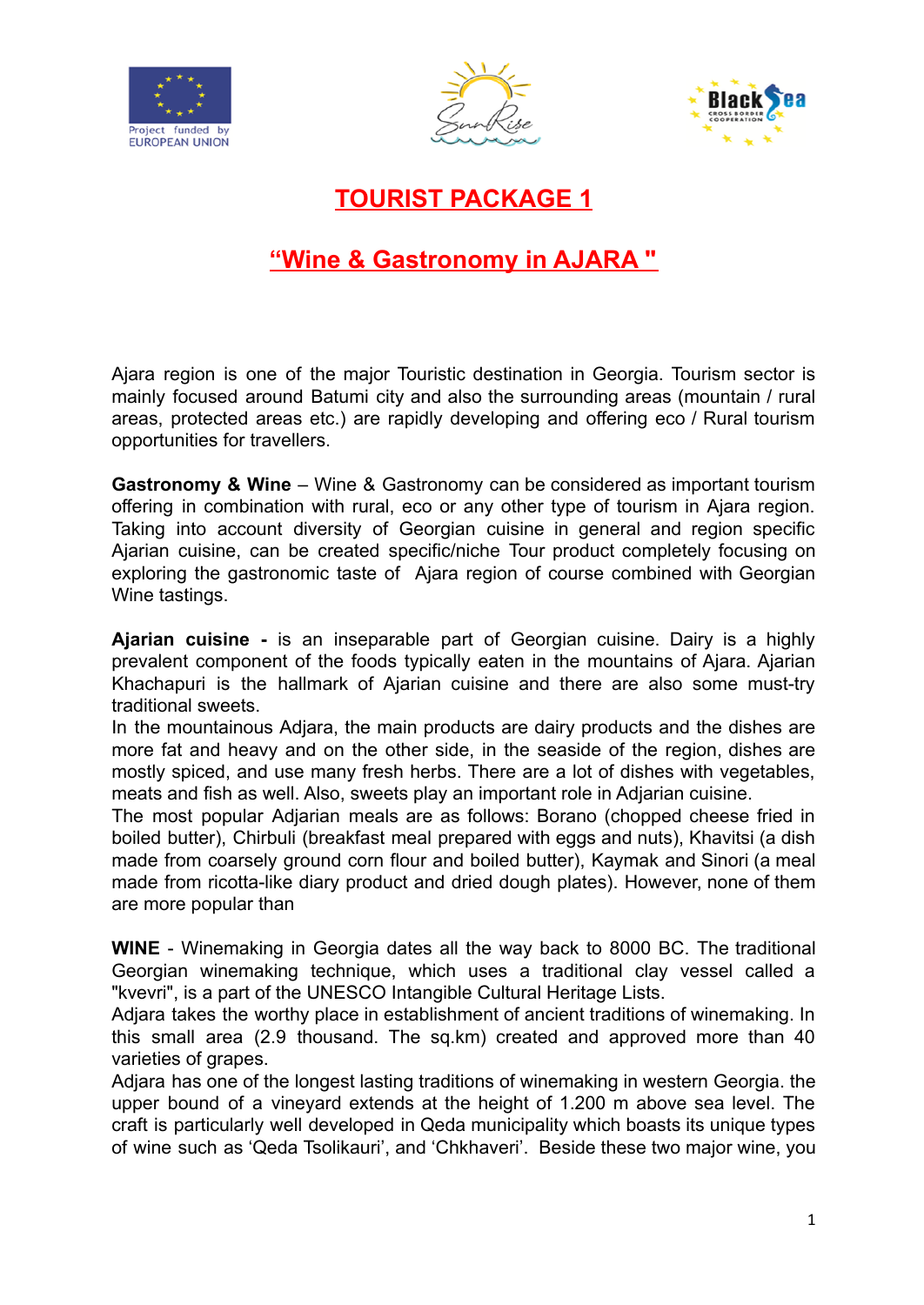





several other types are common to Ajara region, such as - Ojaleshi, Aladasturi and Satsuri.

Wine degustation, visit to wineries also undeniably can be interesting part of tourism packages which can promote the new wineries development, traditional winemaking (QVEVRI wine) etc .

Besides the local (Ajara region based) "Wine & Gastronomy" Tours can be considered inclusion of Ajara region as part of bigger – countrywide tours focusing on Georgian Wine & Gastronomy and involving various regions of Georgia. In terms of Black Sea regional cooperation can be developed specific Cross-border tour product - "Black Sea Wine & Gastronomy Tour" which will provide tourist with opportunity to taste cousin of several BS regions, participate in culinary master classes (allowing them to prepare some meals by themselves) etc.

**"Wine & Gastro Tour in Ajara"** can have different variations and offerings for tourists, such as:

- **1. Wine & Gastro Tour in Batumi –** this tour will focus on tourists who are visiting Batumi for short term and are not planning to go outside of the city. The different type tour packages can be offered based on price category of tourist groups:
	- **A) Premium Segment –** involves high quality (accordingly higher priced) Georgian restaurants and premium wine tastings. One day package will include:
		- **o Wine Degustation -** visit to 3 wine shop / wine degustation place where tourists can try different variety of high quality (premium segment) wines (not only Ajara region specific but generally Georgian wine) accompanying with professional wine sommelier. They can have opportunity to buy wines too which they like
		- **o Lunch and Dinner -** Lunch will be organized at selected restaurant with local, Ajara region specific cuisine. Depending on tourist group's preferences Lunch can be organized at some local FISH Restaurants – to taste local, Black sea specific fish varieties.

The tour will be finished at one of the restaurants with Georgian feast – presenting wide variety of Georgian cuisine and wines. The dinner will be accompanied by Georgina toastmaster (TAMADA) – who will lead the table and provide kind of masterclass of Georgian toasts. Dinner will be accompanied by traditional Georgian FOLKLORE – mainly folk songs and in selected restaurants can be small program of folk dances too.

#### **Cost of package – 100 EUR per person (Group of 10 persons)**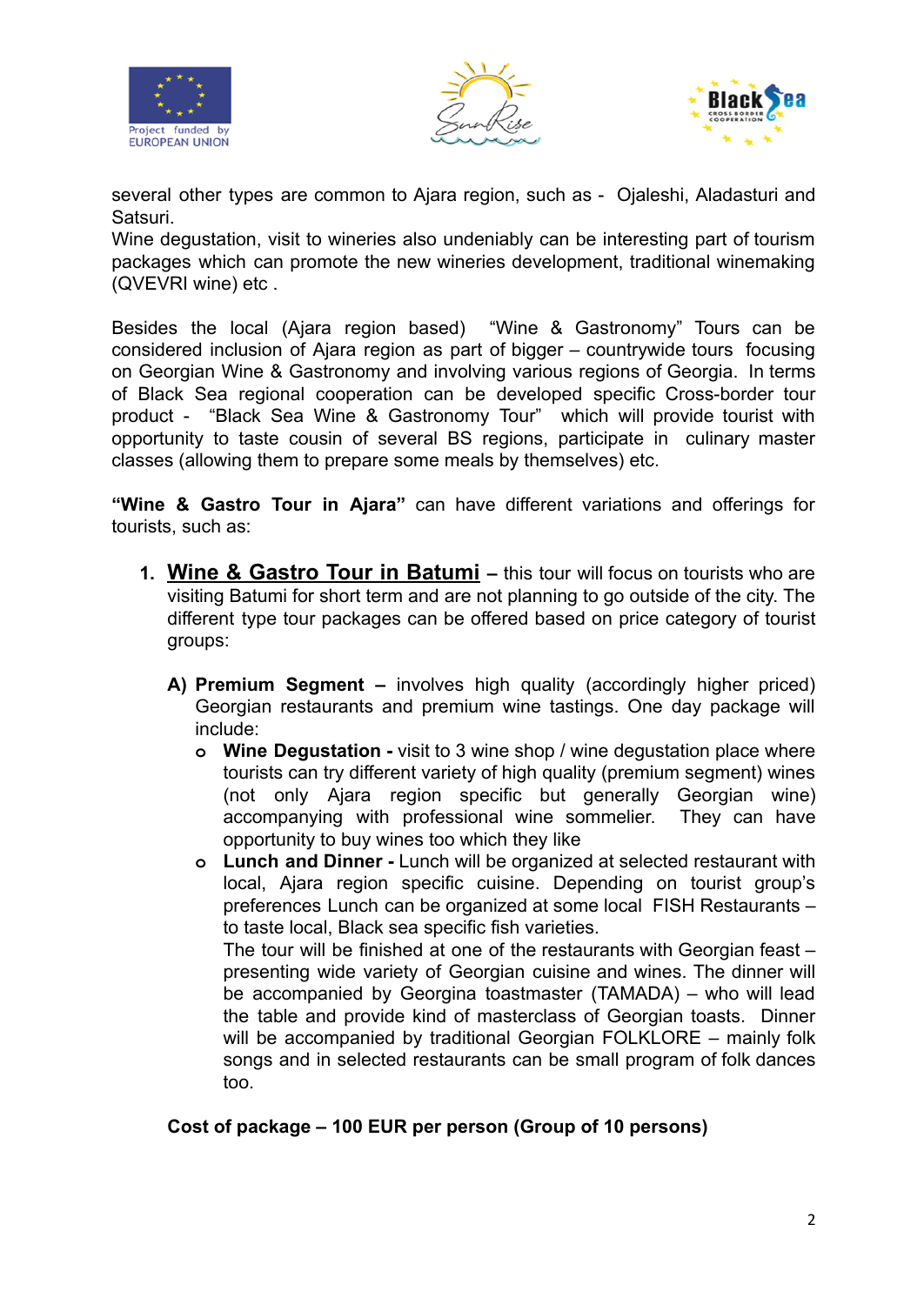





- B) **Medium Segment - involves** medium priced (although good quality) Georgian restaurants and wine tastings (medium segment wines). One day package will include:
	- o **Wine tasting -** visit of 2 wine shops / wine cellars and arranging degustation of Georgian wines including Ajara region's specific wines. Local wine shop / wine cellar managers will explain the wine specifics during degustation.
	- **o Lunch and Dinner -** Lunch will be organized at selected restaurant with local, Ajara region specific cuisine. Based on tourist group preferences can be suggested lunch at some local cafes around FISH MARKET (one of touristic sights) where tourists can taste fresh fish from black sea.

At the end of tour in the evening it will be organized the traditional Georgian dinner – presenting wide variety of Georgian cuisine and wines.

## **Cost of package – 55 EUR per person (Group of 10 persons)**

- 2. **Wine & Gastro Tour in Ajara mountains** this can be one day or two days tours depending on preference and time availability of each tourist groups.
- a) **ONE DAY TOUR** Tour Group will depart from Batumi city on 09.30 AM and will return on 22.00 PM.

One day tour will focus mainly the nearby KEDA district. During a trip the tourists will visit also some local tourism sights. The Tour itinerary will be as follows:

09.30 AM – Depart Batumi city

10.20 AM - Makhuntseti Waterfall (one of popular tourism sights) – 35-40 min.

11.00 AM - Arched Bridge in Makhuntseti - 35-40 min.

11.40 AM – Wine degustation at WINE CELLAR - 40 min.

12.30 AM - Keda Historical Museum – 35-40 min.

13.30 PM – LUNCH at MAKHO's Wine Cellar (or Château Iveri) – 90 min.

15.30 PM – Wine degustation AVALIANI WINE CELLAR - 40 min.

16.30 PM – Visiting Wine factory KTW in keda – 50 min.

18.00 PM – Arriving at restaurant "Ajarian WINE house" (between Keda and Batumi city) – masterclass in making of Ajarian dishes - around 50 min.

- 19.00 PM Dinner with Ajarian dishes and wine
- 21.30 PM departure to Batumi city

22.00 PM – arrival in Batumi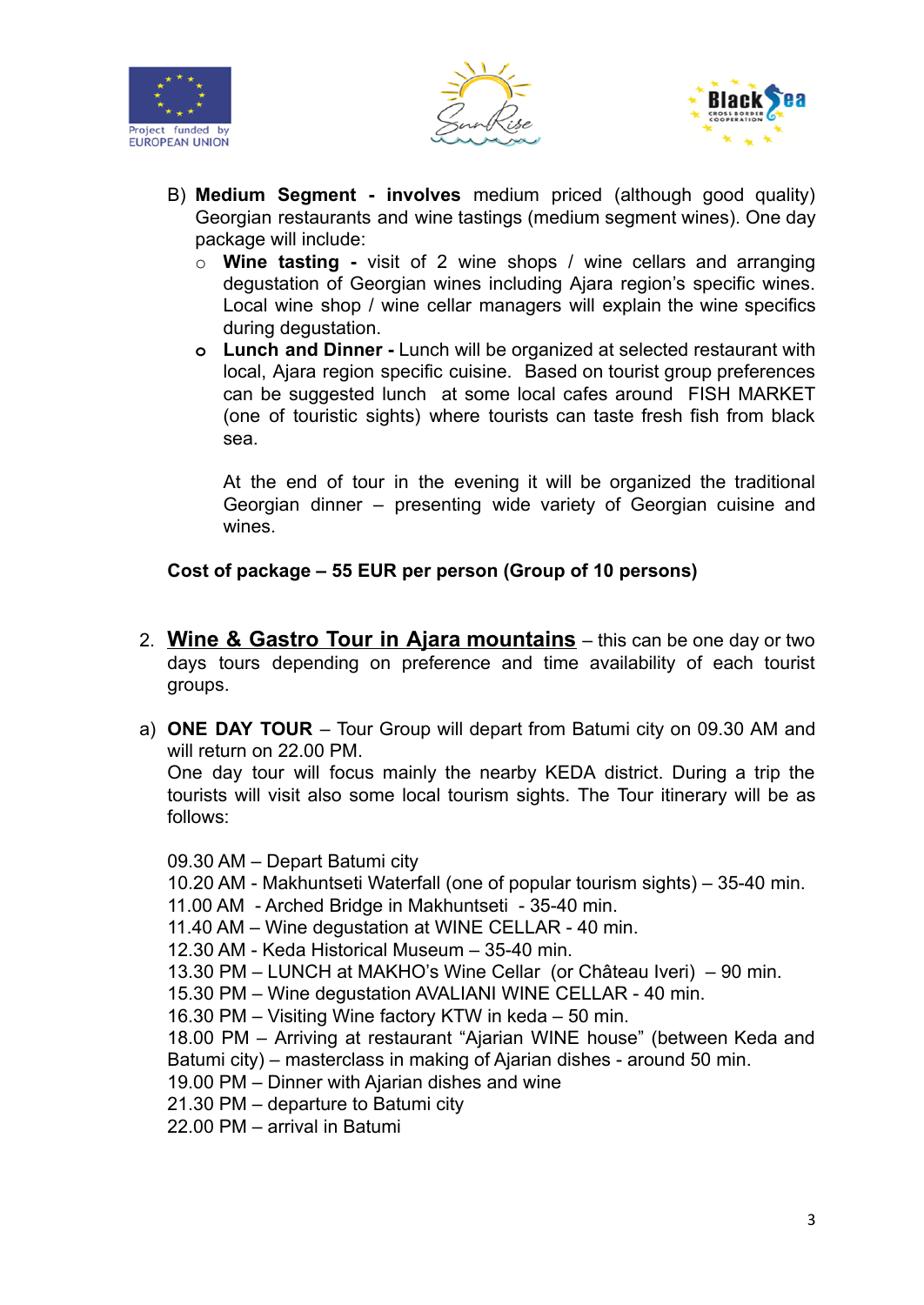





**Wine Degustation** – will be done wine degustation at three places - two wine cellars and one during dinner at Ajarian Wine House

**Lunch** – will be combined with wine degustation at one of wine cellars.

**Dinner** – organized at Ajarian Wine House where tourist can taste local dishes and taste region specific wines.

## **Cost of package – 75-80 EUR per person (Group of 10-12 persons)**

**b) TWO DAYS TOUR –** Departure on 09.30 AM and Return on next day 20.00 PM. The tour will focus on KEDA and Machakhela districts. During a trip the tourists will visit also some local tourism sights. The Tour itinerary will be as follows:

## **Day ONE**

09.30 AM – Depart Batumi city

10.20 AM - Makhuntseti Waterfall (one of popular tourism sights) – 35-40 min.

11.00 AM - Arched Bridge in Makhuntseti - 35-40 min.

11.40 AM – Wine degustation at WINE CELLAR - 40 min.

12.30 AM - Keda Historical Museum – 35-40 min.

13.20 PM – Visiting Wine factory KTW in keda – 50 min.

14.30 PM – LUNCH at MAKHO's Wine Cellar – 90 min.

16.30 PM – Wine degustation AVALIANI WINE CELLAR - 40 min.

18.00 PM – Arriving at restaurant "Ajarian WINE house" (between Keda and Batumi city) – masterclass in making of Ajarian dishes - around 50 min.

20.00 PM – Dinner at Château Iveri

## **Night Stay at Château Iveri**

## **DAY TWO**

09.00 AM – Breakfast / Check-out

10.30 AM - depart Château Iveri

11.30 AM - **Machakhela Gun Road and monument (40 min.) -** The name is a reference to one of Machakhela's most beloved traditions: making flint guns. The villages in this area have a long history of blacksmithing and wood craftsmanship that dates back to the 18th century. 'Topi Machacheli', as the specialty guns were known, were hand-made by local families and known throughout the region for their robustness and ability to fire far-range.

12.40 AM - Arch bridge Tskhemlara Bridge – old stone arched bridges on Machakhela river (20-25 min.)

**13.30 PM –** LUNCH at one of the local guesthouses – traditional cuisine and wine (90 min.)

**15.20 PM –** HONEY degustation with honey-based Vodka **-** visiting local honey makers and degustation of honey and local specific honey based vodka. Machakhela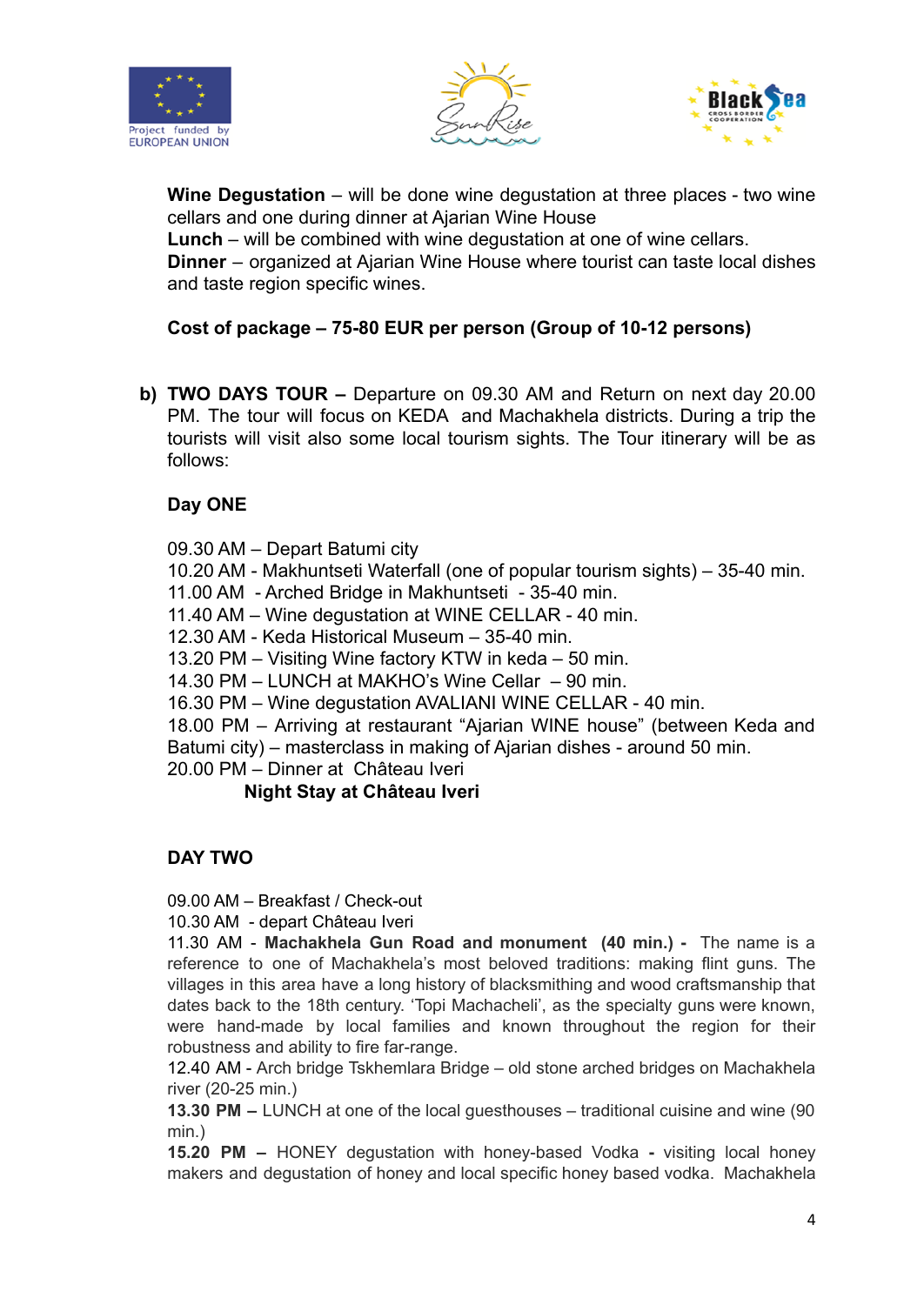





is famous for its honey making traditions – it is one of the major honey making are in Ajara region. – 60 min. **16.30 PM -** Machakhela Historical and Ethnographic Museum (40-45 min.) 18.00 PM – Arriving at restaurant "Ajarian WINE house" (between Keda and Batumi city) – masterclass in making of Ajarian dishes - around 50 min. 19.00 PM – Dinner with Ajarian dishes and wine degustation 21.30 PM – departure to Batumi city 22.00 PM – arrival in Batumi

**Cost of package – 170-180 EUR per person (Group of 10-12 persons)**

# **TOURIST PACKAGE 2**

## **"ECO/RURAL TOURS - AJARA "**

Eco / Rural Tourism - is becoming one of the high potential type of tourism in Ajara. Foreign tourists are especially interested in ecotourism while visiting the region. Picturesque nature, diverse flora and fauna, abundance of historical and cultural monuments as well as hospitable people create favourable conditions for eco / rural tourism development.

There are 4 protected areas on the territory of Ajara. All four protected territories are all netted with hiking trails, bicycle paths, picnic spots and camping sites. The local landscape is suitable for hiking tours, horse riding, scientific and ecotourism. Their diversity clearly creates the great potential of ecotourism in the region.

For Rural tourism main areas/villages in Ajara region are – Gobroneti, Nigazeuli, Chakvistavi, Vaio, Tskhemlara, Kedlebi etc. Rural activities include - get familiar with traditional rules of cattle breeding, poultry raising, vegetable growing, gardening and bee keeping, hiking, camping, hunting. In addition, try fishing and learn popular national crats including long-basket plaiting, knitting, tobacco refining, vodka brewing, and traditional ways of cooking local dishes, horse-racing, visiting historical and cultural sites.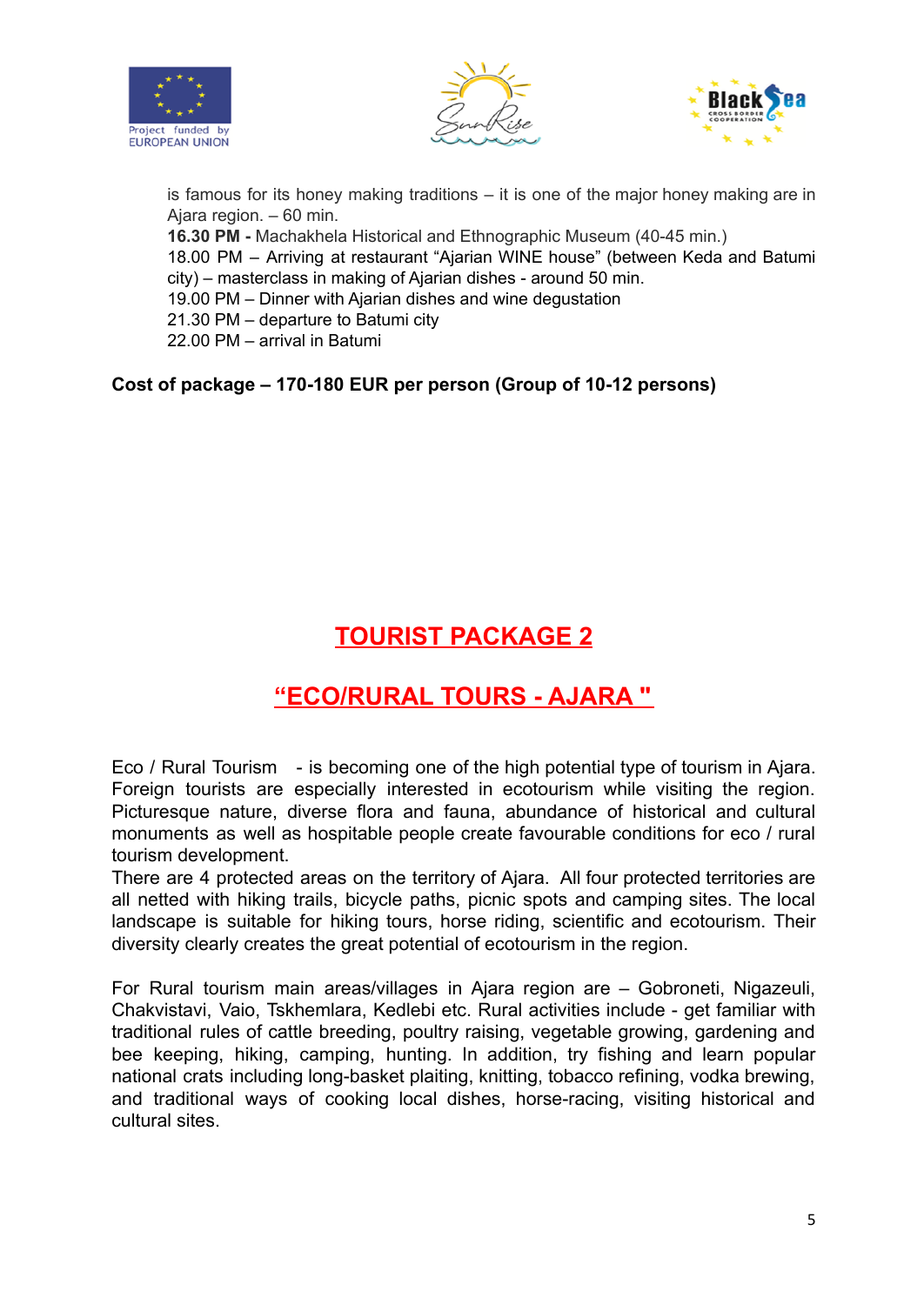





**"ECO/RURAL TOURS in Ajara"** can have different variations and offerings for tourists. We suggest two major types:

- 1. Eco Tours in Protected area of Ajara region
- 2. Eco/Rural tours in mountain areas of Ajara

Both can be one, two or three-days tours depending preferences and time availability of tourist groups.

## **Eco Tours in Protected area of Ajara region**

The protected areas and National parks are the significant natural resources for ecotourism development. Ajara region has four protected areas:

- **Kintrishi protected landscape** (3200 hectares) area is particularly compelling for those who like hiking and horse riding in the wild. There is an 11-12 century so-called Tamari arch bridge on the territory of the protected landscape. A 1.2 km long hiking trail goes to the bridge and buxus grove. The other trail takes the visitor to the ancient wine cellar, St. George Church of Tskhimvana and waterfalls. The second, 37 km long overnight hiking trail leads to the beautiful Tbikeli lake. On the way, you encounter tertiary period Caucasus yew forest and Khino monastery.
- **Kobuleti Protected Area -** Kobuleti Protected Area territory comprises unique sphagnum strict nature reserve (Ispani II, 331 hectares) and managed nature reserve (Ispani I, 439 hectares). The Protected Area is located to the North-East of Kobuleti plain, along with the Black Sea coast, 28 km from Batumi. It was created in 1998 in order to preserve the unique wetland ecosystems that are recognised by RAMSAR convention and represent highly valuable natural heritage sites. This territory is the habitat for migratory, nesting and wintering bird species. Botanists are compelled by the boreal species: sphagnum or white moss and insect-eating sundews (Drosera).
- **MTIRALA NATIONAL PARK** On Mtirala mountain in Chakvi at the altitude of 1,381, the annual rainfall levels reach 4,000-4,500 which is the highest across Eastern Europe to Central Asia. Mtirala National park was established in 2007. It covers 15,698 hectares, including Kobuleti, Khelvachauri and Keda municipalities in its territory. Almost entire park area boasts forests and groves, as well as Paleogene period flora from around 25-50 million years ago. 284 types of plants and 95 animal species inhabit the territory which also includes endemic and relict specimens. Some of them are enlisted in the 'red list' of Georgia. Some picnic and camping sites are arranged in the park as well. Hiking trails are entirely road-marked, allowing overnight hiking tours. The visitor's centre is situated 15 km away from Chakvi, in Chakvistavi village. The park offers hiking, riding, scientific and ecotour opportunities to the visitors.
- **MACHAKHELA NATIONAL PARK -** founded in May 2012 and covers 8,733 hectares in Machakhela valley. Machakhela is a transboundary river, bordering Turkish Jamil Biosphere Reserve which creates prospects for transboundary cooperation. 95% of the park territory is covered by broadleaf forests: Chestnut, redwood, oak, hornbeam and alder groves. Hazelnut, Georgian nut, yew,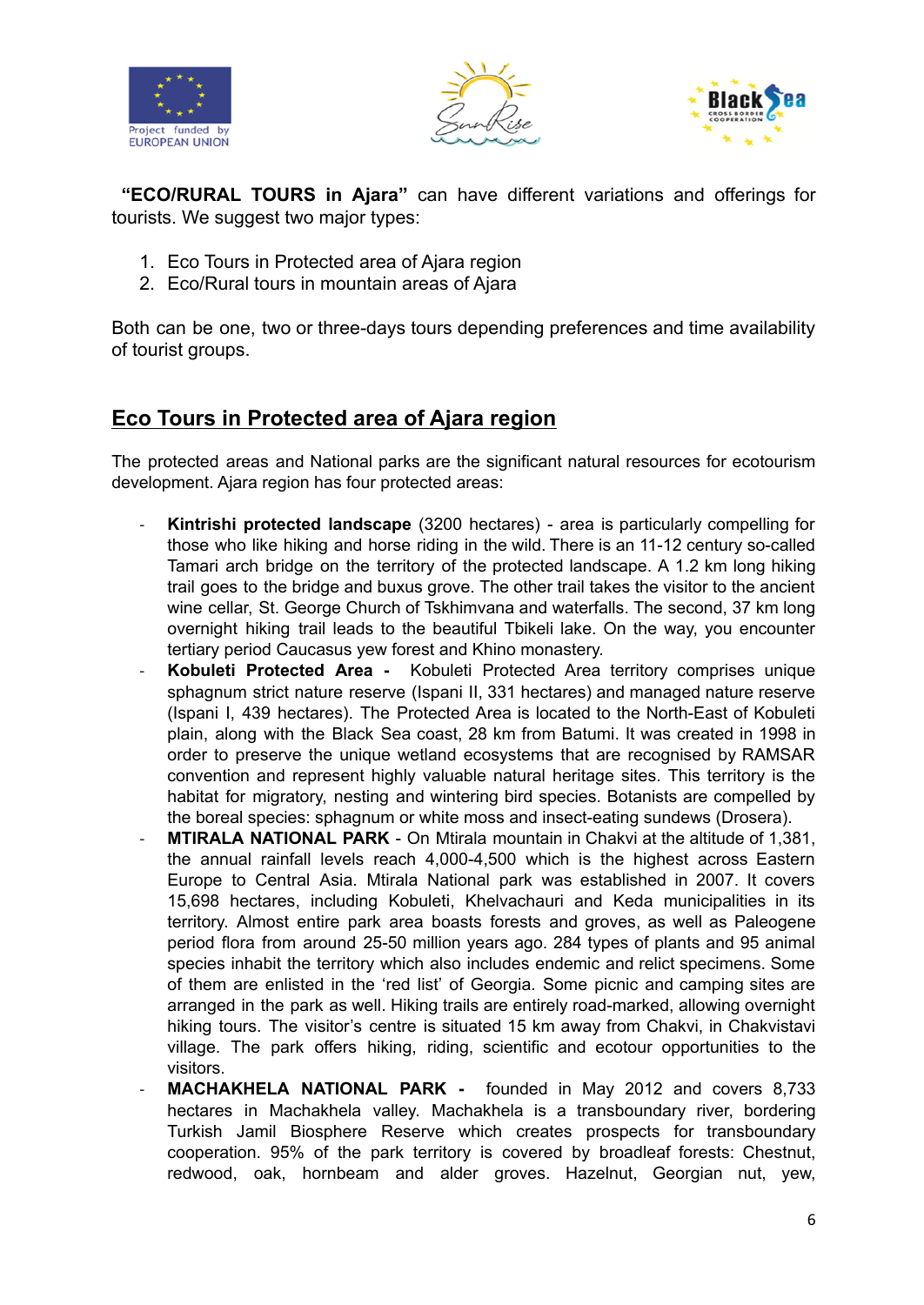





rhododendron, elm tree, iris and other species also grow here. Two walking trails are integrated with vehicle routes. The local endangered species include Caucasian honey bee, brown bear, Caspian snowcock, Caucasian salamander. Machakhela can be a compelling destination for those who take interest in natural and cultural heritage. The purpose of creating this national park was to protect the local architecture, monuments of cultural heritage and traditional agriculture.

#### **It can be offered several options of Eco-Tours focusing on Ajara Protected areas:**

- **1. ONE DAY tours in each protected area -** it can be daily tours to:
- **-** Mtirala National Park
- **-** Machakhela National Park
- **-** Combined daily tour to Kintrishi Reserve and Kobuleti Protected area
- 2. **Three Day tour "ECO-TOUR – Ajara Natoinal Parks"** combining all four protected areas. This option will allow the tourists to have complete overview / tour of all protected areas which have its own specifics and have relax in nature.

The brief tour itinerary is provided bellow:

#### **DAY ONE**

09.30 AM – depart Batumi city

10.30 AM – Arrive in Mtirala National Park – Visitor Center

10.30 AM – Brief introduction abut Park at Visitor Center

11.00 AM – Degustation of local honey with tea - here tourists will find coloured beehives and shops where its possible to taste and buy chestnut, acacia, field flowers and citrus honey.

12.00-13.00 PM – free time to relax

13.00 PM - Lunch at guesthouse or local restaurant - 60 min.

14.00-19.00 PM - hiking route (5 km. – 4-5 hour roundtrip) starting from visitor centre – tourists will pass:

- The beautiful gorge of the Chakvistskali River. There are also designated picnic spots and fire pits near the river bank.
- The underwood with cherry laurel, Colchic box trees and various types of ivies
- A 15 m high waterfall covered in ivy and Colchic box trees
- beautiful lake of where it is possible to see trout and swim
- Zip Line area

19.00 PM – arrival at guesthouse

20.00 PM – Traditional dinner at Guesthouse with local wine degustation

#### **NIGHT STAY at guesthouse in Mtirala National Park**

**DAY TWO**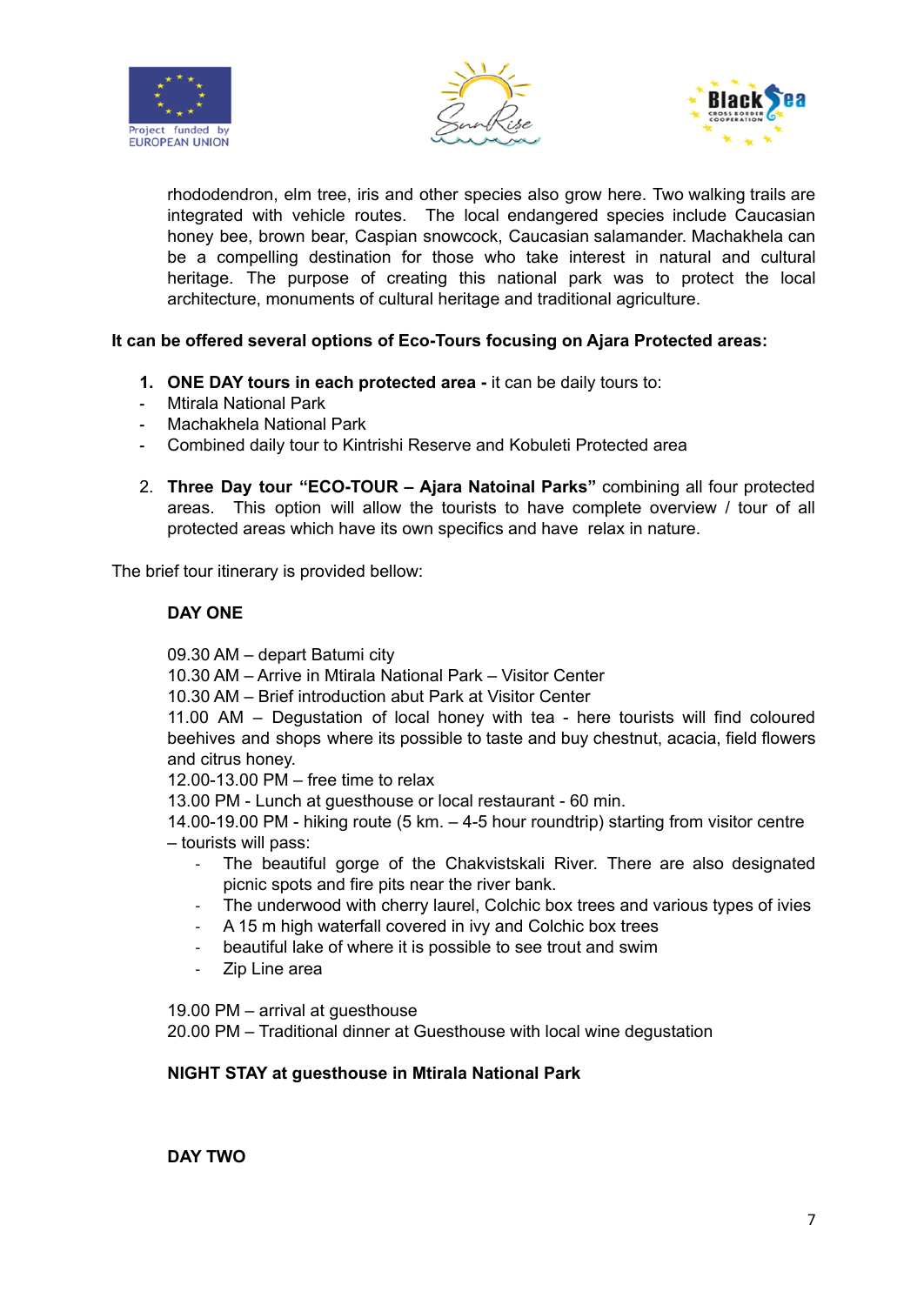





09.00 AM - Breakfast / Check-out

10.00 AM – depart from Mtirala National Park

11.30 AM - arrive at Kintrishi Protected area

11.30-14.00 PM – tour in Kintrishi Protected area:

- Main sightseeing: arched bridge, Tskhemvani St. Giorgi Church, box-tree stands.
- The trail begins at the old arched stone bridge on the Kintrishi River in the village of Tskhemvani. The trail continues from the stone arched bridge to the visitor shelter lying in the green nature, where visitors can get full information about the trail, learn about safety rules and get a trail map.
- The area is full with mixed forest (chestnut, beech, hornbeam) stands. Visitors can use camp and picnic spots. The shelter has a hotel where visitors can have a rest, overnight or rent a horse.
- The trails head to Tskhemvani St, Giorgi church, which started functioning in 2005. Visitors can see ancient wine pitchers here.
- The trail continues to old box-tree stands, with a height of 10-12 m and diameter of 16-21 cm.; the forest is more than 300 years. At the end of the trail there is a nice waterfall.

14.00 PM – LUNCH

15.30 PM – arrive at Kobuleti Protected Area

15.30-18.00 PM – tour around Kobuleti Protected Area

18.00 PM – departure to Batumi city

20.00 PM – dinner at one of the Georgian restaurant in Batumi city

#### **NIGHT STAY in Batumi**

#### **DAY THREE**

10.00 AM – departure from Batumi city to Machakhela National park

11.00 AM - **Machakhela Gun Road and monument (40 min.) -** The name is a reference to one of Machakhela's most beloved traditions: making flint guns. The villages in this area have a long history of blacksmithing and wood craftsmanship that dates back to the 18th century. 'Topi Machacheli', as the specialty guns were known, were hand-made by local families and known throughout the region for their robustness and ability to fire far-range.

12.10 AM – Machakhela national park's Visitor centre – to make famialir and get info about Park ( 30 min.)

13.00 AM - Arch bridge Tskhemlara Bridge – old stone arched bridges on Machakhela river (20-25 min.)

**14.00 PM –** LUNCH at one of the local guesthouses – traditional cuisine and wine (90 min.)

**15.30 PM –** HONEY degustation with honey-based Vodka **-** visiting local honey makers and degustation of honey and local specific honey based vodka. Machakhela is famous for its honey making traditions – it is one of the major honey making are in Ajara region. – 60 min.